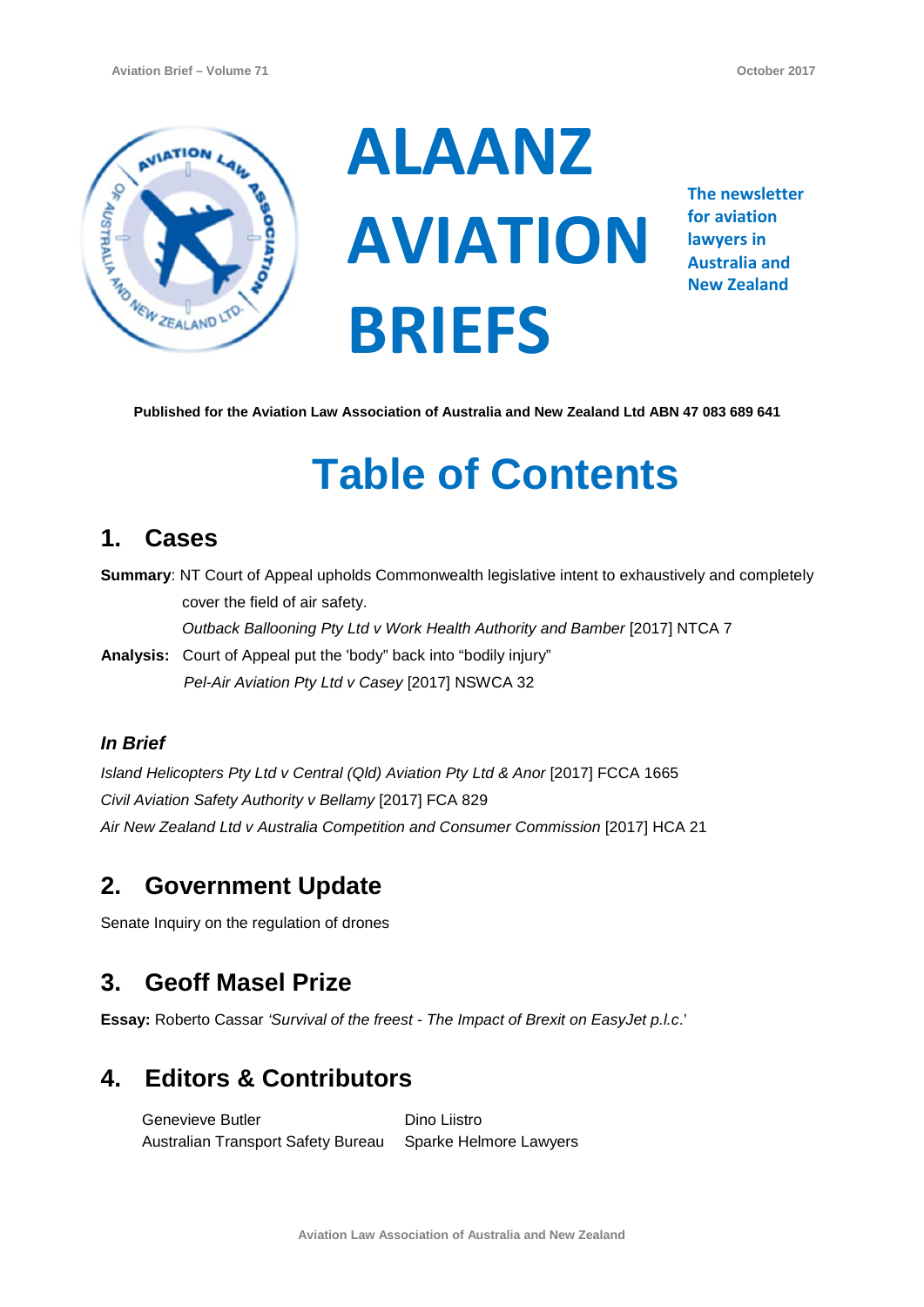## **1. Cases**

## **NT Court of Appeal upholds Commonwealth legislative intent to cover the field of air safety:**

## *Outback Ballooning Pty Ltd v Work Health Authority and Bamber* **[2017] NTCA 7**

#### **Background**

This case involved a fatal hot air ballooning accident in Alice Springs in 2013. During the embarkation of passengers under the supervision of the pilot, the scarf around the neck of passenger Stephanie Bernoth was sucked into a fan that was used to inflate the balloon. She later died as a consequence of the injuries she suffered.

The Northern Territory Work Health Authority alleged that the operator of the balloon, Outback Ballooning Pty Ltd (Outback Ballooning), committed an offence contrary to s 32 of the *Work Health and Safety (National Uniform Legislation) Act 2011* (NT) (WHS Act (NT)) by failing to comply with the duty under s 19 to, so far as is reasonably practicable, ensure the health and safety of Ms Bernoth.

Outback Ballooning alleged that the WHS Act (NT) was not applicable because:

- 1. Hot air balloons fall within the meaning of 'aircraft' for the purposes of the Commonwealth statutory and regulatory regime of civil aviation.
- 2. The enactment of an extensive body of Commonwealth acts and regulation that regulate the safety of air navigation reflects the Commonwealth's intention to 'cover the field'. If a Commonwealth law is a complete statement of the law on a particular subject, such that it covers the field, a Territory law which seeks to govern some aspect of that subject matter cannot operate concurrently with the Commonwealth law and will be considered inoperative to that extent.
- 3. The WHS Act (NT) was inconsistent with Commonwealth law so far as it purported to regulate or prosecute activities related to safety of civil aviation.

#### **Court of Summary Jurisdiction**

At first instance, the presiding magistrate dismissed the complaint, ruling that it did not disclose an offence because Commonwealth law covered the safety of air navigation. Territory law could therefore not operate to impose duties that affect the safety of air navigation. The magistrate held that "the Commonwealth legislative regime evinces an intention to exhaustively and completely 'cover the field' for all aspects of the safety of air operations".

#### **NT Supreme Court judgment**

The Supreme Court of the Northern Territory quashed that decision on appeal. Barr J held that the Commonwealth legislative and regulatory scheme was only concerned with safety *in flight.* It did not extend to operations that affected the safety of passengers prior to flight. The embarkation procedure in which the deceased was endangered was not found to be so closely connected with safety in flight to fall with the ambit of the Commonwealth scheme.

Barr J also opined that the *Civil Aviation (Carriers Liability) Act 1959* (Cth), which was enacted to give effect to the *Warsaw Convention as amended at the Hague, 1955* (Warsaw Convention), is not part of the Commonwealth scheme. This is despite the fact that the *Warsaw Convention* extended the liability of a carrier for damage caused by operations of embarking or disembarking, not just *in flight.*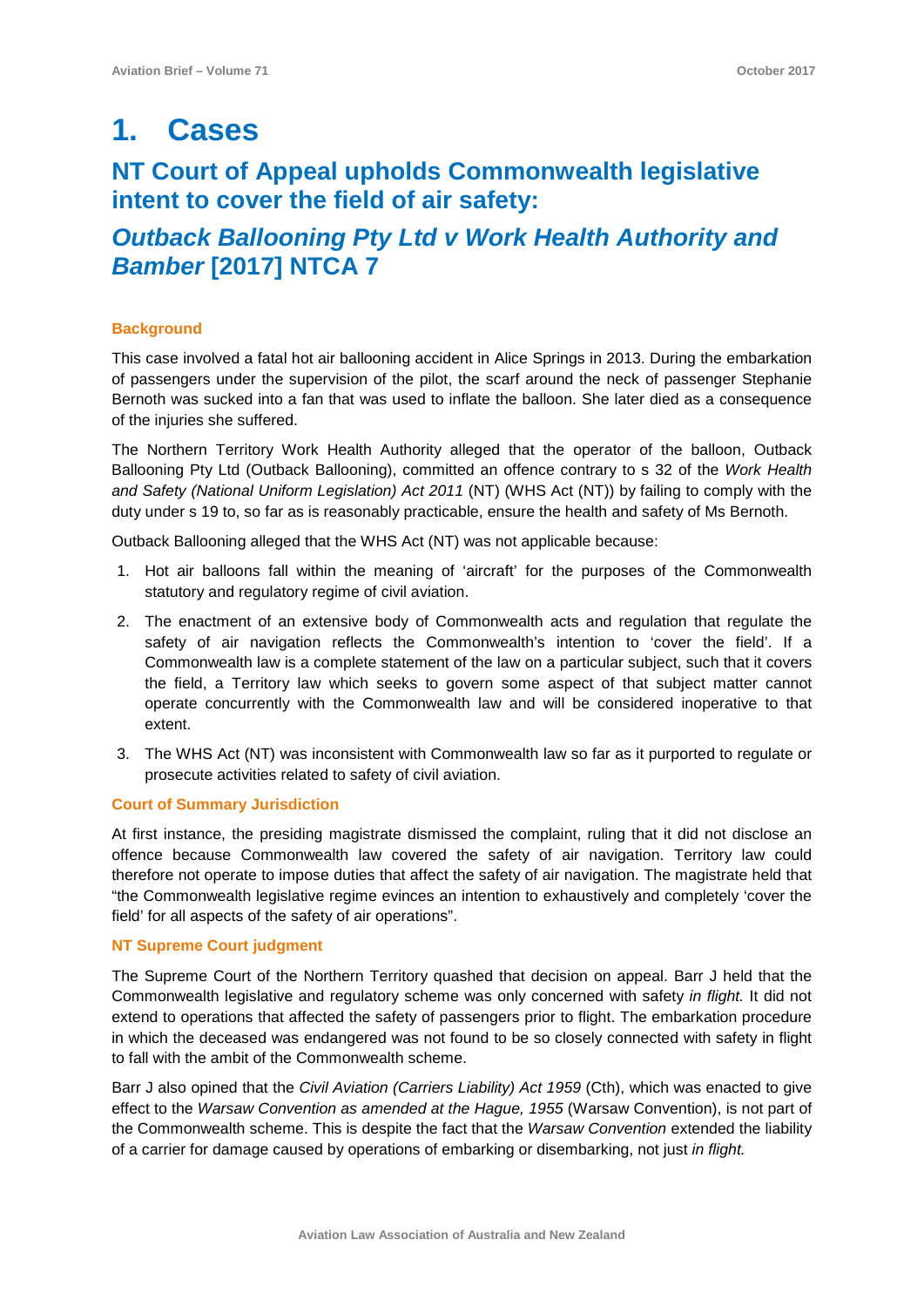#### **Appeal judgment**

The Supreme Court decision was appealed to the Court of Appeal of the Northern Territory, with the judgment of Southwood, Blokland and Riley JJ delivered on 19 October 2017. The Court of Appeal overturned the Supreme Court decision, and followed the decision of the Full Court of the Federal Court in *Heli-Aust v Cahill and Another* (2011) 194 FCR 502 (Heli-Aust). The Heli-Aust decision had earlier determined that within its field of operation Commonwealth civil aviation law was intended to be a complete statement of the law.

#### **Key issues**

The key issue in the appeal was whether Territory law under the WHS Act (NT) was inoperative because it was inconsistent with Commonwealth civil aviation law. The main test for inconsistency between the Commonwealth and Territory law is whether the Commonwealth law was intended as a complete statement of the law governing a matter, such that the Territory law regulating the same matter would detract from *the full operation* of the Commonwealth law.

The resolution of that issue primarily depended on the extent of the field covered by Commonwealth civil aviation law. His Honour Judge Riley concluded that the federal law was a complete statement of the law governing the safety of air navigation, including the safety of flight of aircraft, which included safety both on the ground and in flight. It covered the embarkation of passengers in the circumstances of this matter. The Commonwealth law was not intended to operate in conjunction with any State or Territory laws, hence the WHS Act (NT) could not and does not operate. Having found that there was an indirect inconsistency between the Territory law and Commonwealth law, it was not necessary to consider whether any direct inconsistency existed. His Honour Southwood J (with whom Blokland J agreed) further noted that having regard to the Commonwealth law, the intention of Commonwealth Parliament was to cover the field.



*Example of a ground crew member controlling the balloon crown line. Source: Australian Transport Safety Bureau*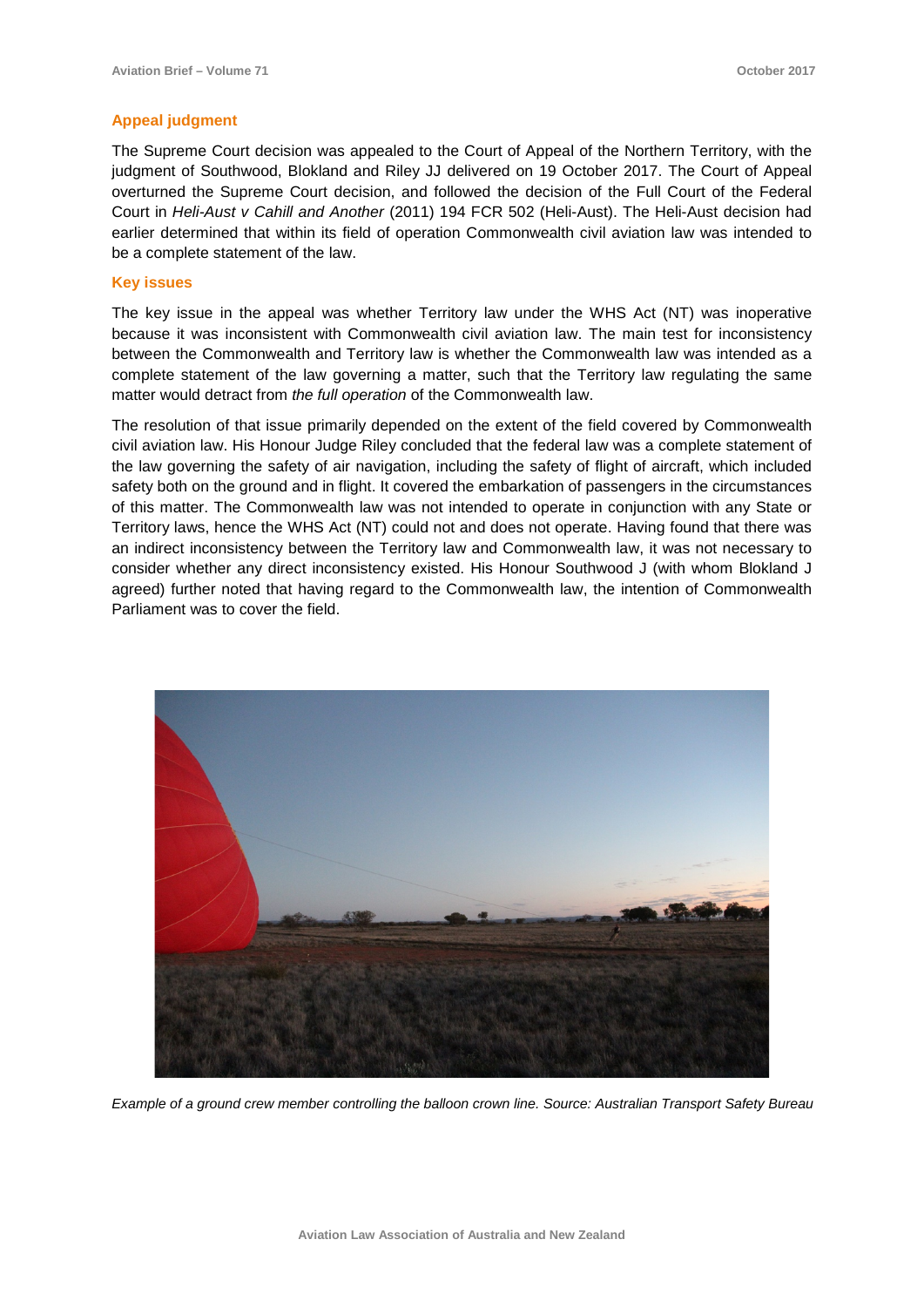## **Court of Appeal put the "body" back into "bodily injury":**  *Pel-Air Aviation Pty Ltd v Casey* **[2017] NSWCA**

The New South Wales Court of Appeal (the Court) has clarified the application of the compensation regime under the *Civil Aviation (Carriers' Liability) Act 1959* (Cth) (the Act) and the 1999 Montreal Convention relating to international carriage by air (Montreal Convention) to mental injuries such as post-traumatic stress disorder (PTSD).

In *Pel-Air Aviation Pty Ltd v Casey* [2017] NSWCA 32, the Court reversed the decision at trial and confirmed that:

- only mental injuries that are a manifestation of, or result from, a physical injury to the body are compensable under the Montreal Convention, and
- changes to brain function, including chemical changes to the brain, do not constitute a bodily injury.

This decision is relevant to carriers and their insurers, in terms of exposure for mental injuries.

#### **Background**

In November 2009, Karen Casey was employed as a medivac nurse. During a flight to retrieve a patient from Samoa back to Australia, she suffered serious physical and mental injuries, including PTSD, a major depressive disorder and an anxiety disorder, when the aircraft ditched in the ocean on approach to Norfolk Island. She brought a claim against the flight operating carrier, Pel-Air, under the Act.

The Act gives the Montreal Convention force of law in Australia. The question to be determined by the Court was whether Ms Casey's PTSD was a "bodily injury" under Article 17 of the Montreal Convention.

Pel-Air accepted that, in addition to the various physical injuries to her head, neck and other areas, Ms Casey's depressive and anxiety disorders were also bodily injuries. Evidence established they were manifestations of her physical injuries. Pel-Air denied that her PTSD was a bodily injury as it was not a manifestation of, or resulting from, her physical injuries, but was rather caused by the trauma of the accident.

#### **Trial judgment**

Ms Casey was successful at trial. Her Honour Schmidt J found that the ongoing dysfunction of Ms Casey's brain was consistent with chemical changes in her brain and body and alterations in her brain's neurotransmitter pathways, which had prevented a return to normal brain function.

Her Honour concluded that the evidence established Ms Casey's PTSD was consequent on damage to her brain and her other bodily processes, with the result that her brain was no longer capable of functioning normally. Her Honour found that the PTSD was either a manifestation of that damage, or that the damage had caused or contributed to the PTSD, or there was a combination of such cause and effect.

#### **Appeal judgment**

Pel-Air appealed the PTSD decision on two grounds. First, the authorities did not justify a conclusion that any change in bodily condition or function was sufficient to constitute a "bodily injury" under the Montreal Convention. Secondly, if her Honour's decision involved a conclusion that the evidence before her indicated that Ms Casey's PTSD was the manifestation of some damage to her body, that conclusion was erroneous.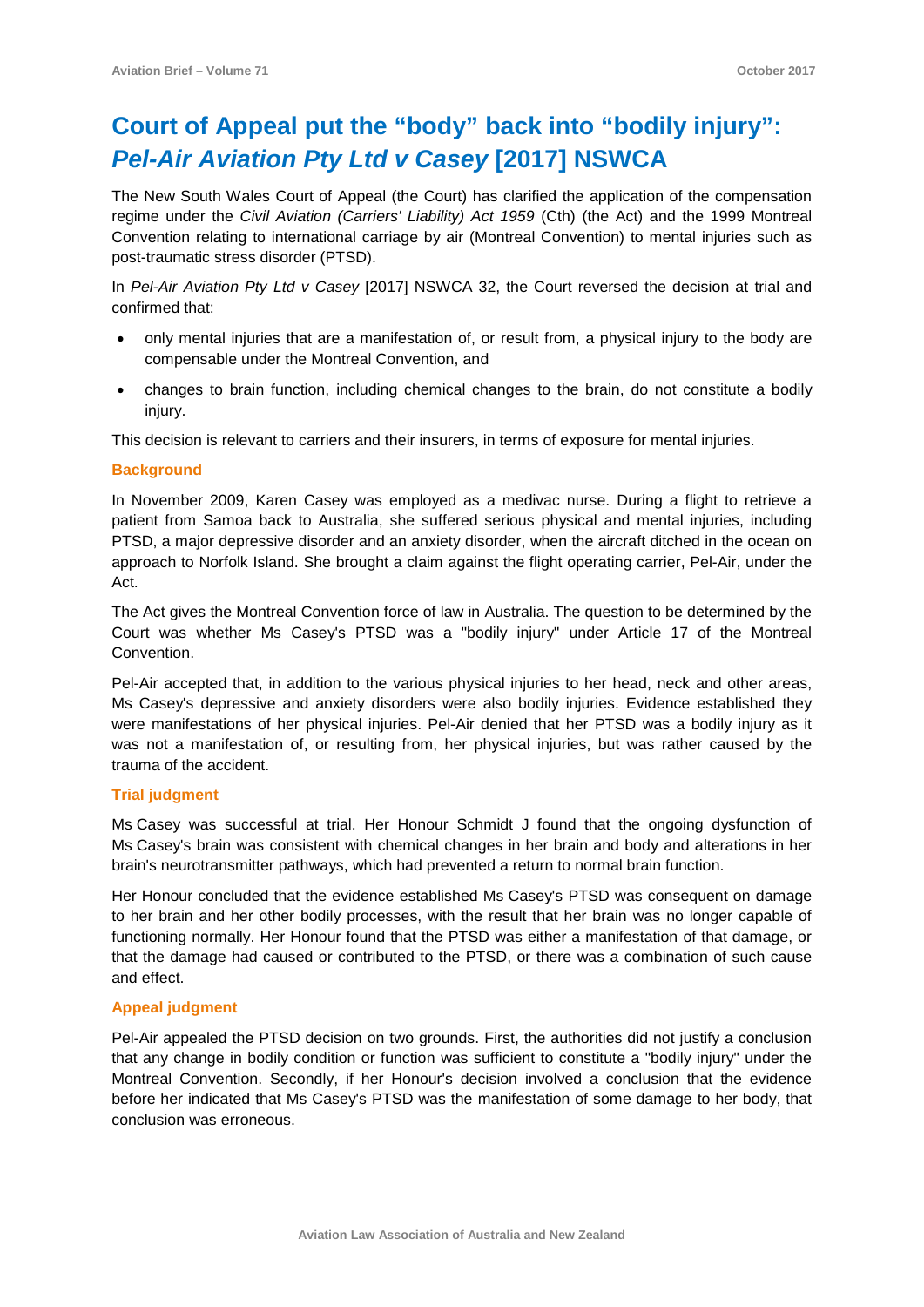The Court found in Pel-Air's favour on the first ground, holding that the authorities did establish that:

- a mental injury would be a bodily injury only if it was a manifestation of, or resulted from, a physical injury, and
- in the absence of compelling medical evidence otherwise, changes in brain function, including chemical changes to the neurotransmitter pathways, could not properly be described as an injury to the body.

The Court concluded that although the evidence demonstrated that biochemical changes to Ms Casey's brain had caused a level of malfunction, those changes or malfunctions cannot be described as bodily injuries.

On the second ground, Pel-Air accepted her Honour's judgment could be construed to mean that Ms Casey's PTSD was caused, at least in part, by her physical injuries and her other mental injuries. However, on appeal, Ms Casey conceded that, at its strongest, the evidence suggested that physical injury might exacerbate a PTSD condition, without establishing that it did so in her case. Ms Casey then submitted that the Court should infer that her physical injuries caused her PTSD.

The Court rejected Ms Casey's submission on the basis that there was no evidence to support the inference.

#### **Comment**

The Court of Appeal's decision will be welcomed by carriers, other aviation operators and their insurers who are faced with claims brought under the Act. The distinction between "bodily injury" and "mental injury" can be difficult to discern in cases involving multiple physical and mental injuries, such as Ms Casey's, where there is often significant overlap and interplay between the injuries and their effects.

Despite the Court's apparent qualification that "compelling evidence" may ultimately encourage a decision that the brain's chemical changes or malfunctioning could be considered bodily injuries, it has attempted to close the door on this possibility by citing support on the issue from the majority of Australian, UK and US authorities. However, a closer examination of those authorities suggests these decisions may not be as supportive as the Court contends. There appears to be at least an acceptance or acknowledgment by the majority that, if proven by the evidence, malfunctioning or chemical changes of the brain can be considered to be bodily injuries.

As developments in medicine continue at a rapid pace, we can expect it won't be long before this issue returns to the courts.

*Republished with permission from Sparke Helmore Lawyers.*



*Wreckage of the aircraft off Norfolk Island. Source: Australian Transport Safety Bureau*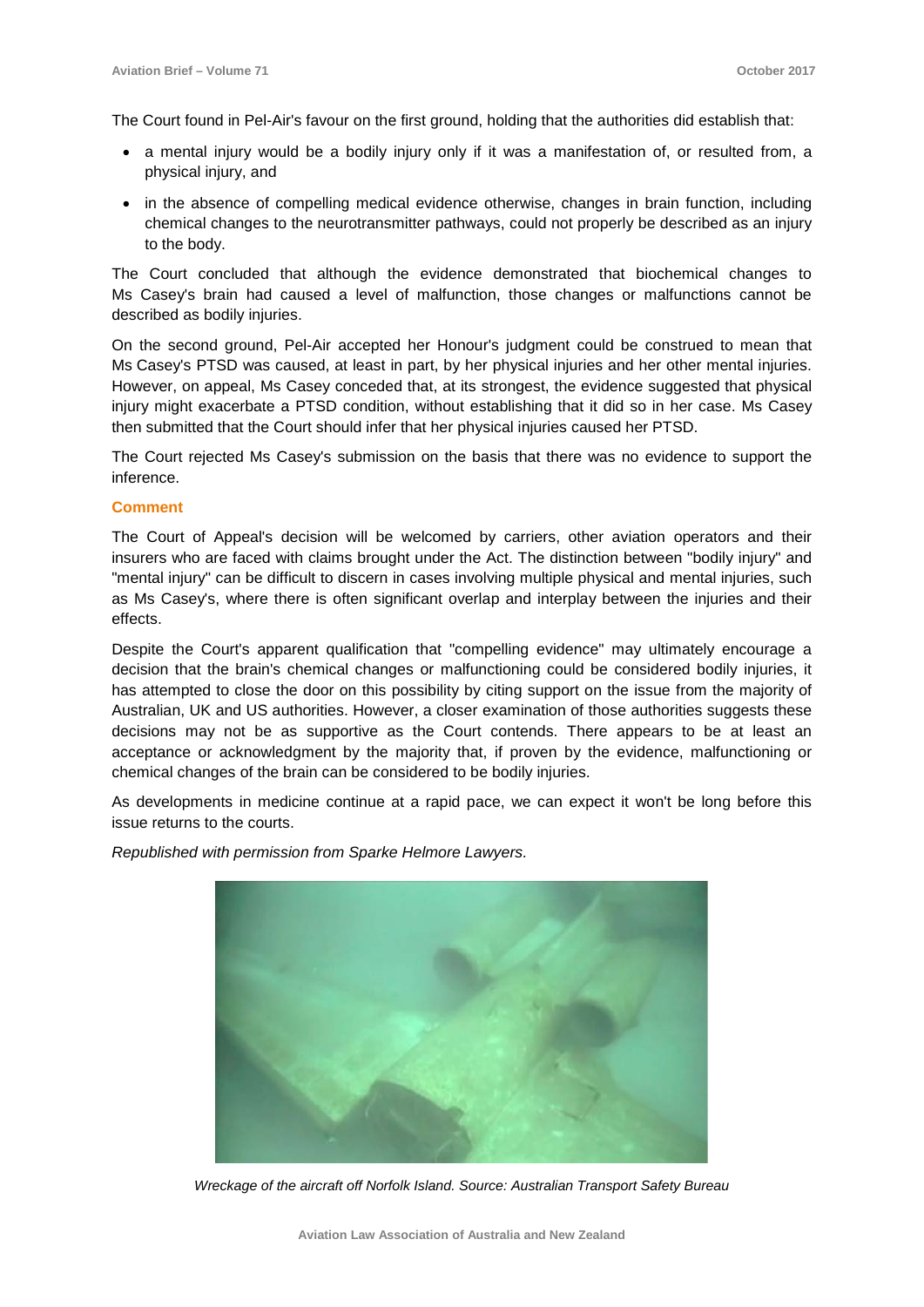## **IN BRIEF**

### *Island Helicopters Pty Ltd v Central (Qld) Aviation Pty Ltd & Anor* [2017] FCCA 1665

Island Helicopters Pty Limited (Island Helicopters) leased a helicopter to Central (Qld) Aviation Pty Limited (CQ Aviation). The helicopter was destroyed in a crash in Papua New Guinea (PNG).

Island Helicopters brought a claim against CQ Aviation in the Federal Circuit Court at Sydney seeking damages in respect of:

- an additional insurance premium that became payable as a result of the helicopter being operated in PNG;
- profits lost by the fact that the lease of the helicopter was brought to a premature end (thus bringing to an end Island Helicopters entitlement to receive monthly lease payments); and
- the loss of equipment associated with the helicopter that was not insured under the Hull policy.

Island Helicopters was wholly unsuccessful. Of most interest were his Honour's largely uncontroversial findings that:

- where a lease agreement is silent on where an aircraft can operate, operations will not be deemed to be limited to Australia merely because the lease refers to the aircraft having to be used in accordance with "*applicable Civil Aviation Laws of Australia*";
- the destruction of the helicopter frustrated the lease such that it brought an end the obligations of the lessee (i.e. CQ Aviation) to make ongoing payments towards the lease; and
- the terms of a lease, rather than the terms of a Hull insurance program, will govern whether as between parties there is an agreement to insure equipment associated with an aircraft.

His Honour declined to address the complex issue of whether or not Island Helicopters could prove it suffered loss at all in circumstances where the helicopter was insured for an amount above its market value because Island Helicopters failed to establish a basis for liability against CQ Helicopters.

*The full text can be accessed at:*

*[http://www.austlii.edu.au/cgi](http://www.austlii.edu.au/cgi-bin/viewdoc/au/cases/cth/FCCA/2017/1665.html)[bin/viewdoc/au/cases/cth/FCCA/2017/1665.html.](http://www.austlii.edu.au/cgi-bin/viewdoc/au/cases/cth/FCCA/2017/1665.html)*

## *Civil Aviation Safety Authority v Bellamy* [2017] FCA 829

Michael Bellamy was convicted of an offence under s 145.1(1) of the *Criminal Code Act 1995* (Cth) for knowingly using a false maintenance release. Subsequently, the Civil Aviation Safety Authority (CASA) cancelled Mr Bellamy's private pilot licence, relying on two grounds:

- Mr Bellamy failed in his duty relating to the safe operation of an aircraft (in contravention of reg 269(1)(c) of the *Civil Aviation Regulations 1988* (Cth) (the Regulations)) by knowingly using the false document; and
- he was not a 'fit and proper person' within the meaning of reg 269(1)(d) of the Regulations.

Initially, the Administrative Appeals Tribunal set aside CASA's decision. On appeal to the Federal Court, however, the Tribunal's decision was set aside and CASA's decision reinstated. Tracey J held that the Tribunal erred by:

- finding that reg  $229(1)$  of the Regulations does not apply to the private operation of an aircraft, when it does (Mr Bellamy contravened reg 229(1) by taxiing a gyroplane on a runway at the Bendigo Airport without a valid gyroplane licence); and
- by minimising the implications of a criminal conviction for dishonesty when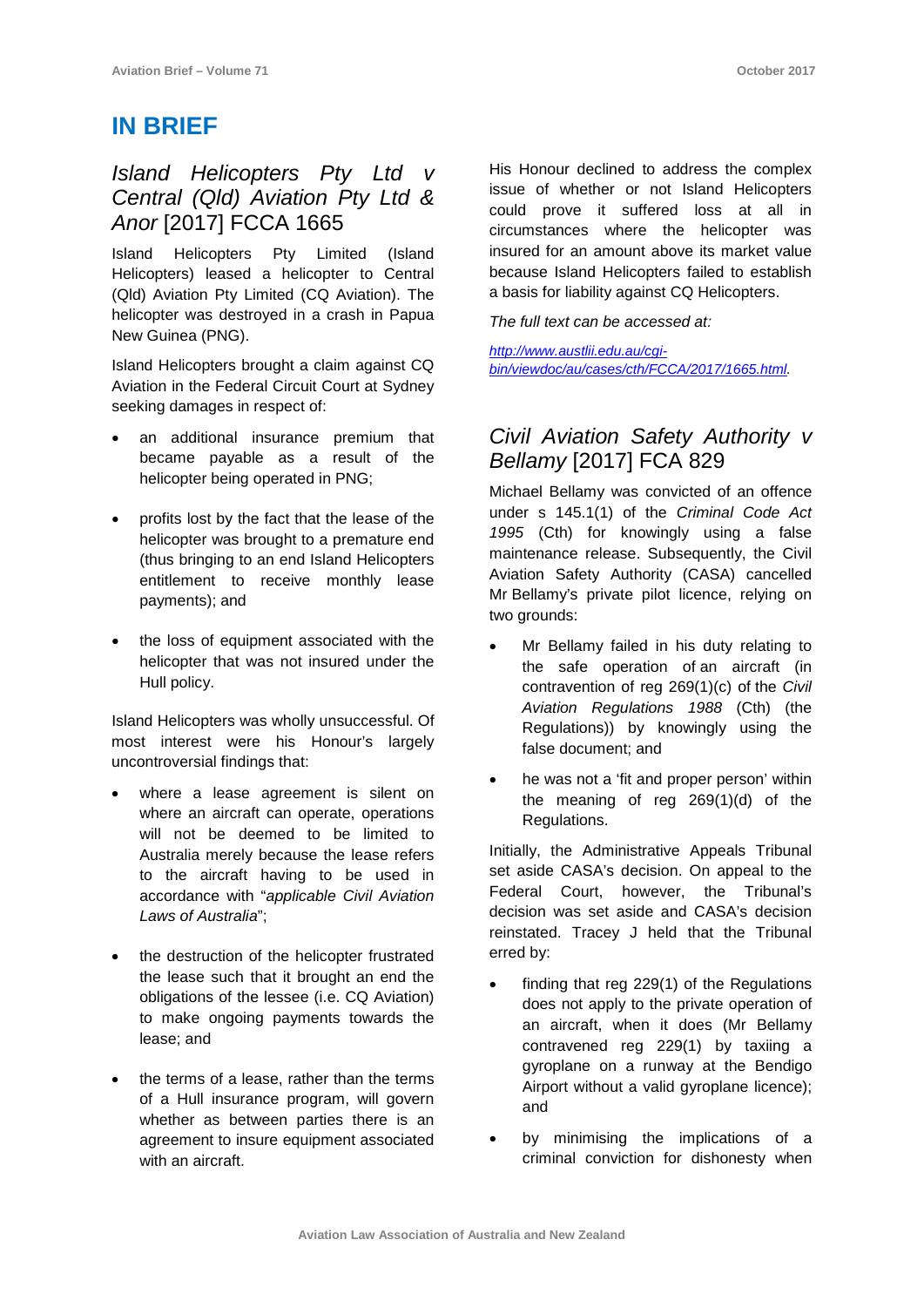assessing Mr Bellamy's fitness and propriety, as those matters were relevant.

*The full text can be accessed via the Federal Court website:*

[http://www.judgments.fedcourt.gov.au/judgments/Ju](http://www.judgments.fedcourt.gov.au/judgments/Judgments/fca/single/2017/2017fca0829) [dgments/fca/single/2017/2017fca0829](http://www.judgments.fedcourt.gov.au/judgments/Judgments/fca/single/2017/2017fca0829)

*Air New Zealand Ltd v Australia Competition and Consumer Commission* [2017] HCA 21*; Pt Garuda Indonesia Ltd v Australian Competition and Consumer Commission* [2017] HCA 21

Is there a market in Australia for air cargo services where those services are supplied from ports of origin outside Australia to ports in Australia, for the purposes of the *Trade Practices Act 1974* (Cth) (TPA)? The High Court unanimously says there is.

Air New Zealand (NZ) Ltd (Air NZ) and PT Garuda Indonesia Ltd (Garuda) were found to have been involved in price fixing in regard to air cargo services in a manner that had the purpose, effect, or likely effect, of substantially lessening competition. However, for that conduct to amount to a contravention of the TPA, the "competition" that had to be affected was "competition" in a market in Australia.

Air NZ and Garuda each argued that any price fixing did not occur in a market in Australia, but rather, it occurred where the cargo was delivered to the airlines at the port of origin as this was where the "switching decision" (i.e.

the choice of airline) was given effect. That occurred outside Australia.

The Full Court of the Federal Court of Australia rejected that argument and the High Court upheld that finding, noting that a market is a notional facility that accommodates rivalrous behaviour involving sellers and buyers. The High Court held that it was the substitutability of services as the driver of the rivalry between competitors which identifies a market, rather than the circumstances of the act of substitution or the "switching decision" itself. Australia was the source of demand for those services as that is where the customers were and that is where the airlines competed for the business. The airlines' rivalrous pursuit of Australian customers was in a market which included Australia; that was so even though the market might also have been said to have included other countries.

The Court also rejected a defence raised by the airlines that foreign laws and administrative practices of a foreign regulator compelled them to arrive at, or give effect to, the impugned understandings. A further defence raised by Garuda that there was a practical and operative inconsistency between the *Air Navigation Act 1920* (Cth), when read with the Australia-Indonesia Air Services Agreement, and the prohibition in ss 45 and 45A of the TPA, was also rejected.

*The full text of this decision, as well as the submissions made by each of the airlines and the ACCC, can be accessed via the High Court website:*

[http://www.hcourt.gov.au/cases/case\\_s245-2016](http://www.hcourt.gov.au/cases/case_s245-2016)*.*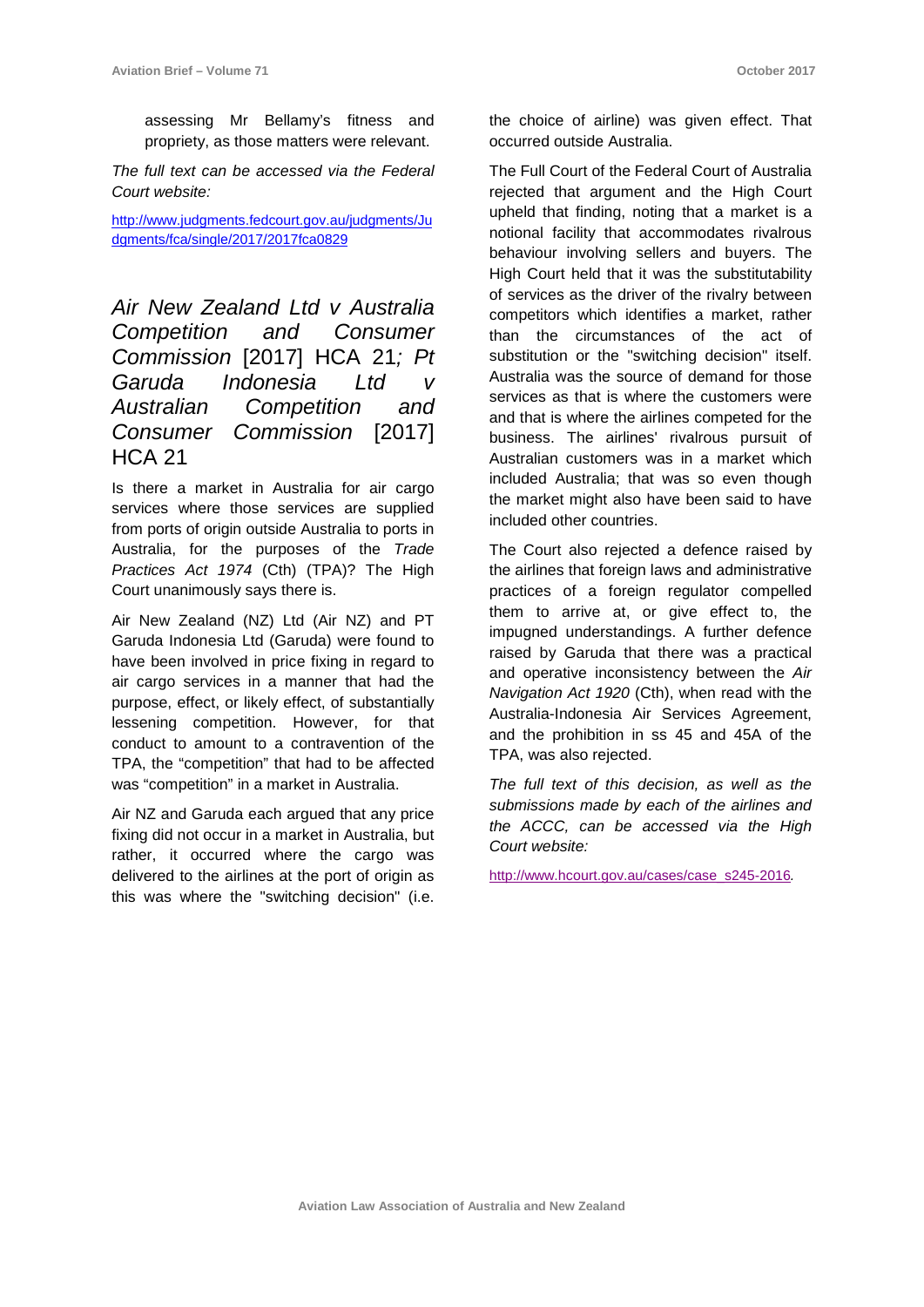## **2. Government update**

## **Senate Inquiry on the regulation of drones**

The Senate Standing Committee on Rural and Regional Affairs and Transport is due to report by 6 December 2017 on its inquiry into the regulatory requirements that impact on the safe use of Remotely Piloted Aircraft Systems (RPAS) and Unmanned Aerial Systems (UAS).

Submissions were received from 89 companies, organisations, government entities and individuals, reflecting the high level of interest in drone regulation. The submissions represented a diverse range of stakeholders, such as CASA, Airservices Australia, Dominos Pizza, Australia Post, the National Famers' Federation, Telstra Corporation and the International Aerospace Law & Policy Group.

The Committee noted that as the inquiry progressed, it became apparent that 'the safety regulations regarding drone use have not kept up with a rapidly-growing industry, and that immediate action should be taken to make drone use safer'. The Committee noted growing concerns within the aviation industry and amongst the general public about the safety of recreational drone use, due to an increasing number of reports of aviation incidents and fears of serious accidents.

The Committee is examining:

- a. current and future regulatory requirements that impact on the safe commercial and recreational use of RPAS, UAS and associated systems, including consideration of:
	- i. Civil Aviation Safety Regulation Part 101
	- ii. local design and manufacture of RPAS and associated systems
	- iii. importation of RPAS and associated systems
	- iv. state and local government regulation and
	- v. overseas developments, including work by the International Civil Aviation Organization (ICAO) and overseas aviation regulatory jurisdictions;
- b. the existing industry and likely future social and economic impact of RPAS technology;
- c. the international regulatory/governance environment for RPAS technology and its comparison to Australian regulation;
- d. current and future options for improving regulatory compliance, public safety and national security through education, professional standards, training, insurance and enforcement;
- e. the relationship between aviation safety and other regulation of RPAS for example, regulation by state and local government agencies on public safety, security and privacy grounds;
- f. the potential recreational and commercial uses of RPAS, including agriculture, mining, infrastructure assessment, search and rescue, fire and policing operations, aerial mapping and scientific research;
- g. insurance requirements of both private and commercial users/operators, including consideration of the suitability of existing data protection, liability and insurance regimes, and whether these are sufficient to meet growing use of RPAS; and
- h. the use of current and emerging RPAS and other aviation technologies to enhance aviation safety.

The submissions received by the Committee are available on the Senate website: [https://www.aph.gov.au/Parliamentary\\_Business/Committees/Senate/Rural\\_and\\_Regional\\_Affairs\\_an](https://www.aph.gov.au/Parliamentary_Business/Committees/Senate/Rural_and_Regional_Affairs_and_Transport/Drones/Submissions) d Transport/Drones/Submissions.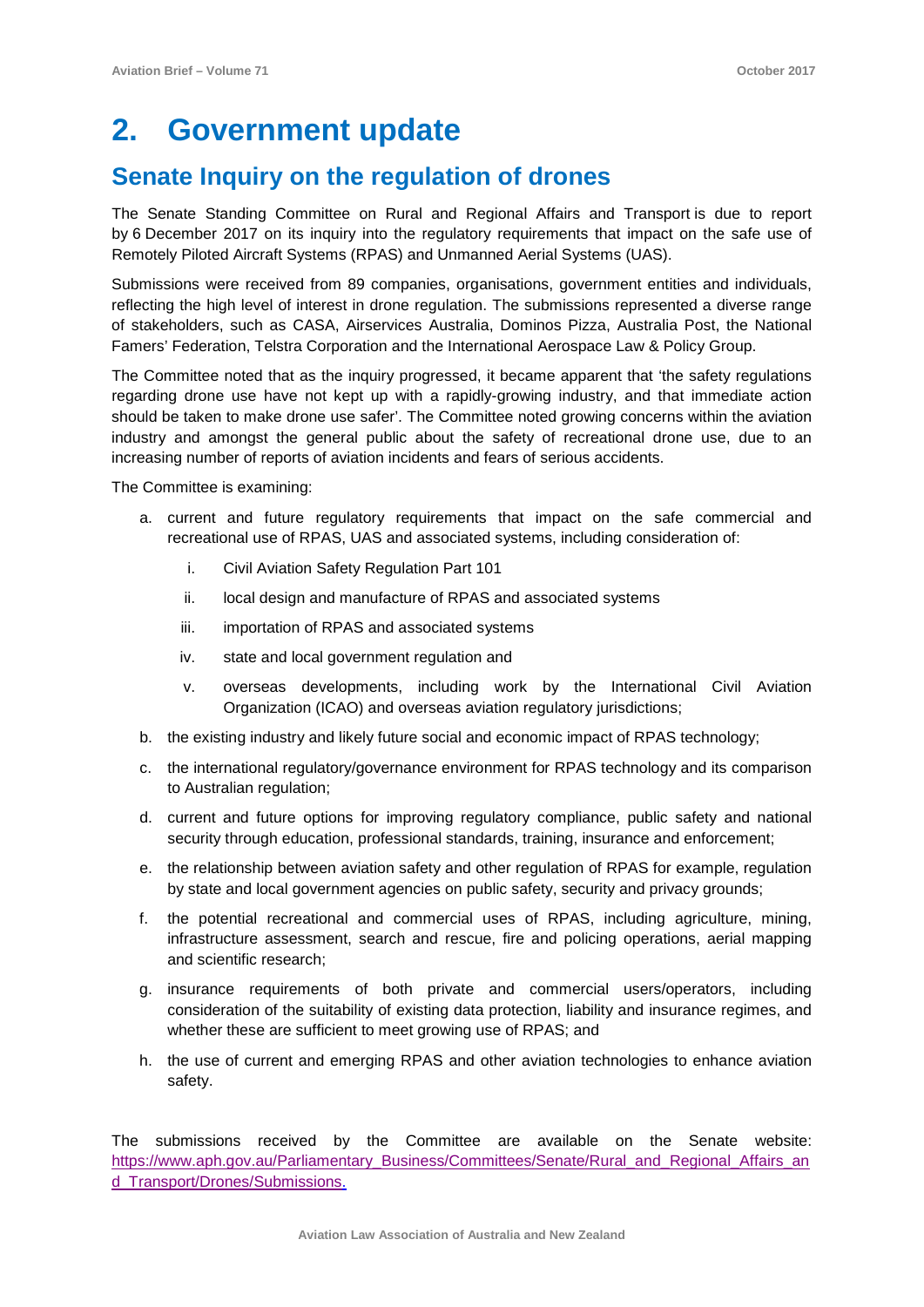## **3. Geoff Masel award**

*The following is an extract from Roberto Cassar's paper "SURVIVAL OF THE FREEST, The Impact of Brexit on EasyJet p.l.c.", winner of the 2016 Geoff Masel award.* 

EasyJet is a British low-cost carrier based at London Luton Airport which within the EU operates international scheduled services to 21 Member States (hereinafter 'MSs') on over 862 routes.

Of all these routes no less than 455 are operated from one EU MS to another without contact with the home State of easyJet and no less than 83 are operated between two points of an EU MS without contact with the home State of easyJet, meaning in other words that of all the routes that easyJet operates within the EU, 53 per cent are effectively seventh freedom services and 10 per cent are effectively ninth freedom services.

These figures are both of substantial significance since the right to operate seventh and ninth – unlike third and fourth – freedom services in the realm of carriage of passengers is not easily and frequently granted predominantly because both these rights imply full-fledged competition between the foreign air carriers and the national air carriers of the States granting them.

Nevertheless, starting in 1987 the EU embarked upon a process of liberalising its internal air transport market to which end it adopted three 'legislative packages' among which the 'third package', adopted in 1992 and comprised of three separate Regulations, was the most important as it was the one which truly accomplished the said liberalisation.

The importance of this 'third package' was indeed set in stone 16 years later when its three constitutive Regulations were repealed by, recast and consolidated into Regulation 1008/08 which among other things not only entitles 'EU air carriers' (then 'Community air carriers') such as easyJet to operate intra-EU air services, but also bars MSs from subjecting the operation of these services by such carriers to any permit or authorisation. The result of this Regulation is that air services are entirely liberalised for 'EU air carriers' operating within the EU, and accordingly it can be drawn that easyJet is able to operate such a substantial amount of services within the EU – particularly seventh and ninth freedom services – precisely because it qualifies as an 'EU air carrier'.

This notwithstanding, as is not so uncommon in life all good things must come to end, and never has this saying been any truer than in the context of Brexit, easyJet and the air services that the latter provides within the EU.

The full article can be accessed via the ALAANZ website.